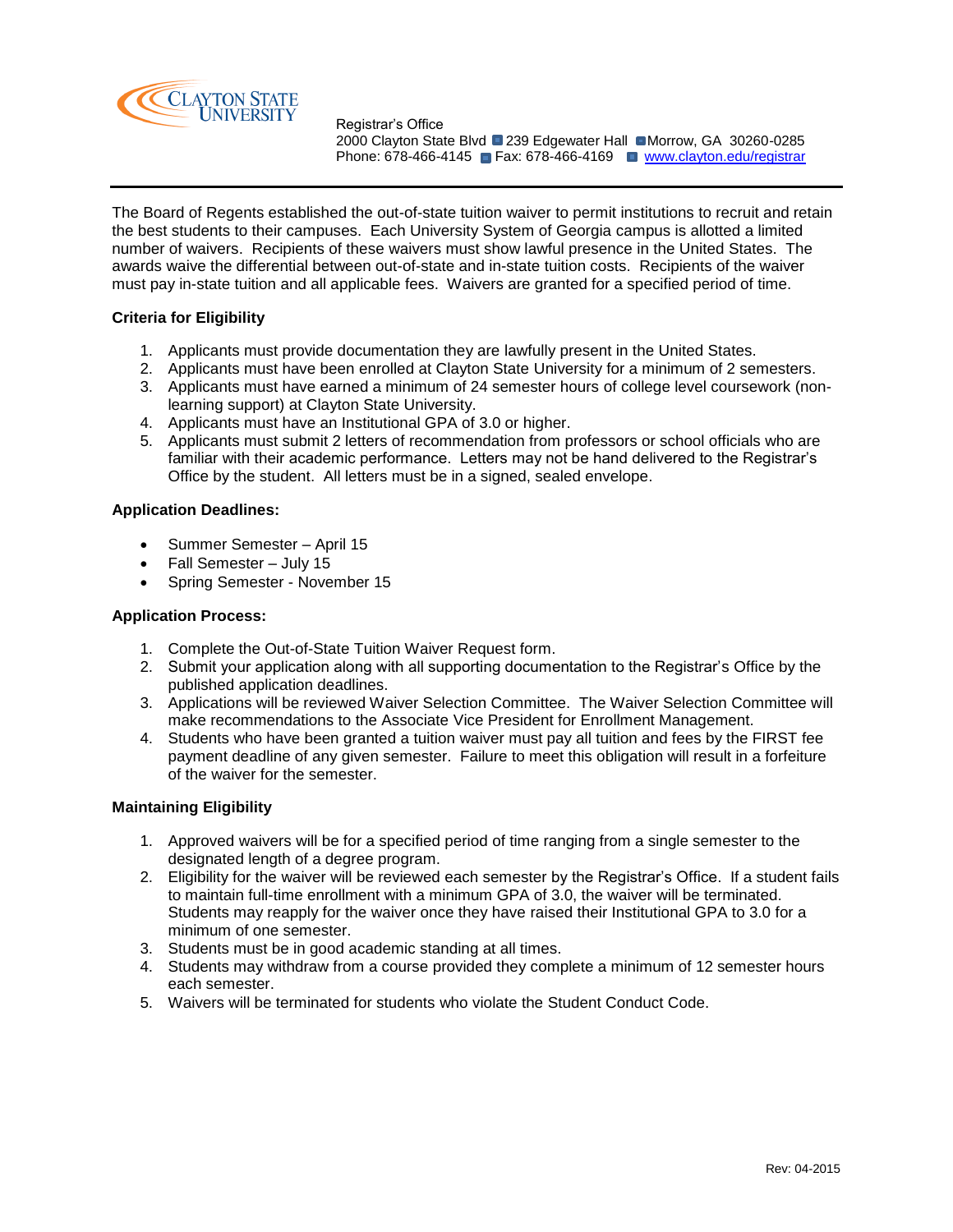

# **OUT-OF-STATE TUITION WAIVER APPLICATION:**

Clayton State University may award out-of-sate tuition differential waivers and assess in-state tuition for certain non-residents of Georgia. Recipients of the waiver must pay all tuition and fees by the first fee payment deadline of any given semester.

# **SECTION I: STUDENT INFORMATION**:

| Telephone Number:___________________CSU email address____________________________                    |  |
|------------------------------------------------------------------------------------------------------|--|
|                                                                                                      |  |
| When did you first enroll at Clayton State University? _________________________                     |  |
| Status: (Circle One) Freshman Sophomore Junior Senior Graduate Student                               |  |
|                                                                                                      |  |
| <b>International Students:</b>                                                                       |  |
| What is your current VISA type? ___________ Country of Citizenship: ________________________________ |  |

### **SECTION II: SUPPORTING DOCUMENTATION**

- Two letters of recommendation from professors or school officials who are familiar with your academic performance. Letters should be placed in a sealed envelope with the faculty member's signature across the envelope seal. Applicants for the waiver may not hand deliver the letters to the Registrar's Office. Please give each person you are requesting to write a letter of recommendation a signed FERPA release.
- Essay limited to 300 words. Please write an essay explaining why you should be granted an out-of-state waiver. Your essay should include but not be limited to the following topics: special abilities, interests, awards/honors/accomplishments, community service, etc.
- If you are on an F-1 visa, you must provide a letter from the International Student Services Office confirming you are currently in status with USCIS. Letters may not be hand delivered.
- Immigration Documentation you must provide documentation you are in the United State legally. Non-US Citizens/Permanent Residents should include a copy of your visa or permanent resident card with your application. If you are a US Citizen, we can accept any of the following documents: a copy of your US passport, certificate of naturalization, or certified copy of your birth certificate.

**APPLICATION DEADLINES**: your completed application, essay, and letters of recommendation must be received in the Registrar's Office by the dates below in order to be considered for the semester indicated. Late applications/documentation will not be accepted and will automatically be moved to the following semester for consideration.

SUMMER Semester – April 15 FALL Semester – July 15 SPRING Semester – November 15